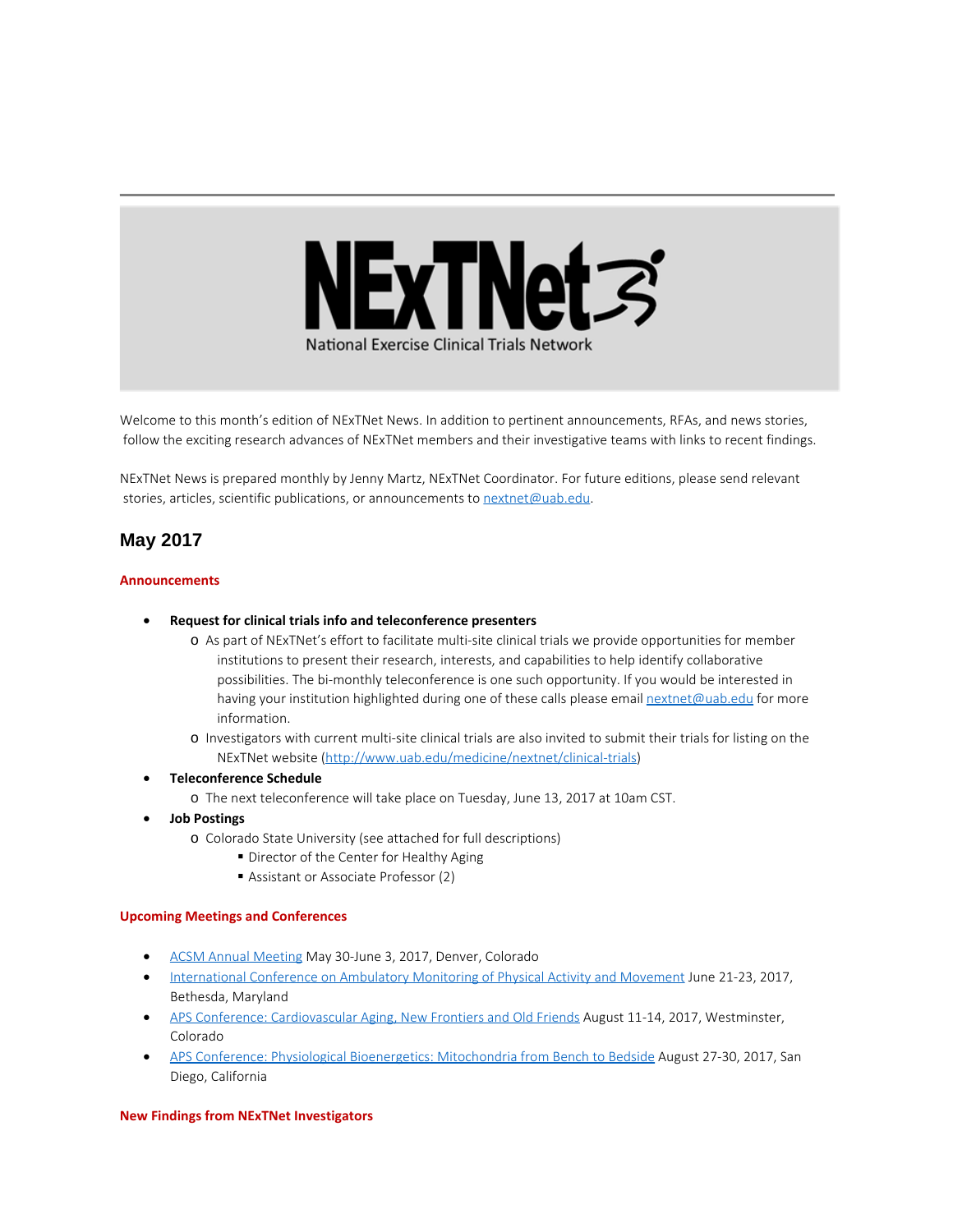### **Aging**

- · [Neuromuscular electrical stimulation combined with protein ingestion preserves thigh muscle mass but not](https://www.ncbi.nlm.nih.gov/pubmed/28482746)  [muscle function in healthy older adults during 5-days of bed rest.](https://www.ncbi.nlm.nih.gov/pubmed/28482746)
- [Exercise with weight loss improves adipose tissue and skeletal muscle markers of fatty acid metabolism in](https://www.ncbi.nlm.nih.gov/pubmed/28547918)  [postmenopausal women.](https://www.ncbi.nlm.nih.gov/pubmed/28547918)
- · [Effect of APOE e4 Genotype on Metabolic Biomarkers in Aging and Alzheimer's Disease.](https://www.ncbi.nlm.nih.gov/pubmed/28550261)
- · [Metformin to Augment Strength Training Effective Response in Seniors \(MASTERS\): study protocol for a](https://www.ncbi.nlm.nih.gov/pubmed/28441958)  [randomized controlled trial.](https://www.ncbi.nlm.nih.gov/pubmed/28441958)
- [Social Participation Modifies the Effect of a Structured Physical Activity Program on Major Mobility Disability](https://www.ncbi.nlm.nih.gov/pubmed/28482106)  [Among Older Adults: Results From the LIFE Study.](https://www.ncbi.nlm.nih.gov/pubmed/28482106)
- · [Beneficial neurocognitive effects of transcranial laser in older adults.](https://www.ncbi.nlm.nih.gov/pubmed/28466195)

# **Arthritis**

· [Skeletal muscle fat and its association with physical function in rheumatoid arthritis.](https://www.ncbi.nlm.nih.gov/pubmed/28482146)

# **Cancer**

- · [The Impact of Exercise on Cancer Mortality, Recurrence, and Treatment-Related Adverse Effects.](http://www.ncbi.nlm.nih.gov/pubmed/28453622)
- [Sleep problems in breast cancer survivors 1-10 years posttreatment.](https://www.ncbi.nlm.nih.gov/pubmed/28508735)

# **Cardiovascular**

- · [Genetic and Pharmacologic Inactivation of ANGPTL3 and Cardiovascular Disease.](https://www.ncbi.nlm.nih.gov/pubmed/28538136)
- [Sildenafil Treatment in Heart Failure With Preserved Ejection Fraction: Targeted Metabolomic Profiling in the](https://www.ncbi.nlm.nih.gov/pubmed/28492915)  [RELAX Trial.](https://www.ncbi.nlm.nih.gov/pubmed/28492915)
- · [Therapeutic Cardiorespiratory Fitness to](https://www.ncbi.nlm.nih.gov/pubmed/28396039) Prevent and Treat Heart Failure.
- · [2016 AHA/ACC Guideline on the Management of Patients with Lower Extremity Peripheral Artery Disease:](https://www.ncbi.nlm.nih.gov/pubmed/28494710)  [Executive Summary.](https://www.ncbi.nlm.nih.gov/pubmed/28494710)
- · [Prior exercise and standing as strategies to circumvent sitting-induced leg endothelial dysfunction.](https://www.ncbi.nlm.nih.gov/pubmed/28385735)
- · V̇O2 [Kinetics Associated with Moderate Intensity Exercise in Heart Failure: Impact of Intrathecal Fentanyl](https://www.ncbi.nlm.nih.gov/pubmed/28476919)  [Inhibition of Group III/IV Locomotor Muscle Afferents.](https://www.ncbi.nlm.nih.gov/pubmed/28476919)
- · [Measurement Repeatability of Central and Peripheral Blood Pressures: The ARIC Study.](https://www.ncbi.nlm.nih.gov/pubmed/28531255)

# **Cell and Molecular Biology**

- [Effect of acute physiological free fatty acid elevation in the context of hyperinsulinemia on fiber type specific](https://www.ncbi.nlm.nih.gov/pubmed/28450549)  [IMCL accumulation.](https://www.ncbi.nlm.nih.gov/pubmed/28450549)
- [Molecular Regulation of Exercise-Induced Muscle Fiber Hypertrophy.](https://www.ncbi.nlm.nih.gov/pubmed/28490543)
- [Physiological Redundancy and the Integrative Responses to Exercise.](https://www.ncbi.nlm.nih.gov/pubmed/28490539)

# **Exercise – Diet/Disease/Device/Environmental Interactions**

- · [Comparing Performance During Morning vs. Afternoon Training Sessions in Intercollegiate Basketball Players.](https://www.ncbi.nlm.nih.gov/pubmed/28538305)
- [A Bioenergetics Systems Evaluation of Ketogenic Diet Liver Effects.](https://www.ncbi.nlm.nih.gov/pubmed/28514599)
- [Dose-dependent decrease in mortality with no cognitive or muscle function improvements due to dietary EGCG](https://www.ncbi.nlm.nih.gov/pubmed/28177724)  [supplementation in aged mice.](https://www.ncbi.nlm.nih.gov/pubmed/28177724)
- · [Breaks in Sitting Time: Effects on Continuously Monitored Glucose and Blood Pressure.](https://www.ncbi.nlm.nih.gov/pubmed/28514264)
- · [Dietary Methionine Restriction Regulates Liver Protein Synthesis and Gene Expression Independently of](https://www.ncbi.nlm.nih.gov/pubmed/28446632)  [Eukaryotic Initiation Factor 2 Phosphorylation in Mice.](https://www.ncbi.nlm.nih.gov/pubmed/28446632)
- · [Essential amino acid ingestion alters expression of genes associated with amino acid sensing, transport, and](https://www.ncbi.nlm.nih.gov/pubmed/28503190)  [mTORC1 regulation in human skeletal muscle.](https://www.ncbi.nlm.nih.gov/pubmed/28503190)
- · [Change in the Rate of Biological Aging in Response to Caloric Restriction: CALERIE Biobank Analysis.](https://www.ncbi.nlm.nih.gov/pubmed/28531269)
- · [Aerobic capacity mediates susceptibility for the transition from steatosis to steatohepatitis.](https://www.ncbi.nlm.nih.gov/pubmed/28504310)
- · [Autonomic control of body temperature and blood pressure: influences of female sex hormones.](https://www.ncbi.nlm.nih.gov/pubmed/28488202)
- · [Do We Need Another Walking Test?](https://www.ncbi.nlm.nih.gov/pubmed/28501526)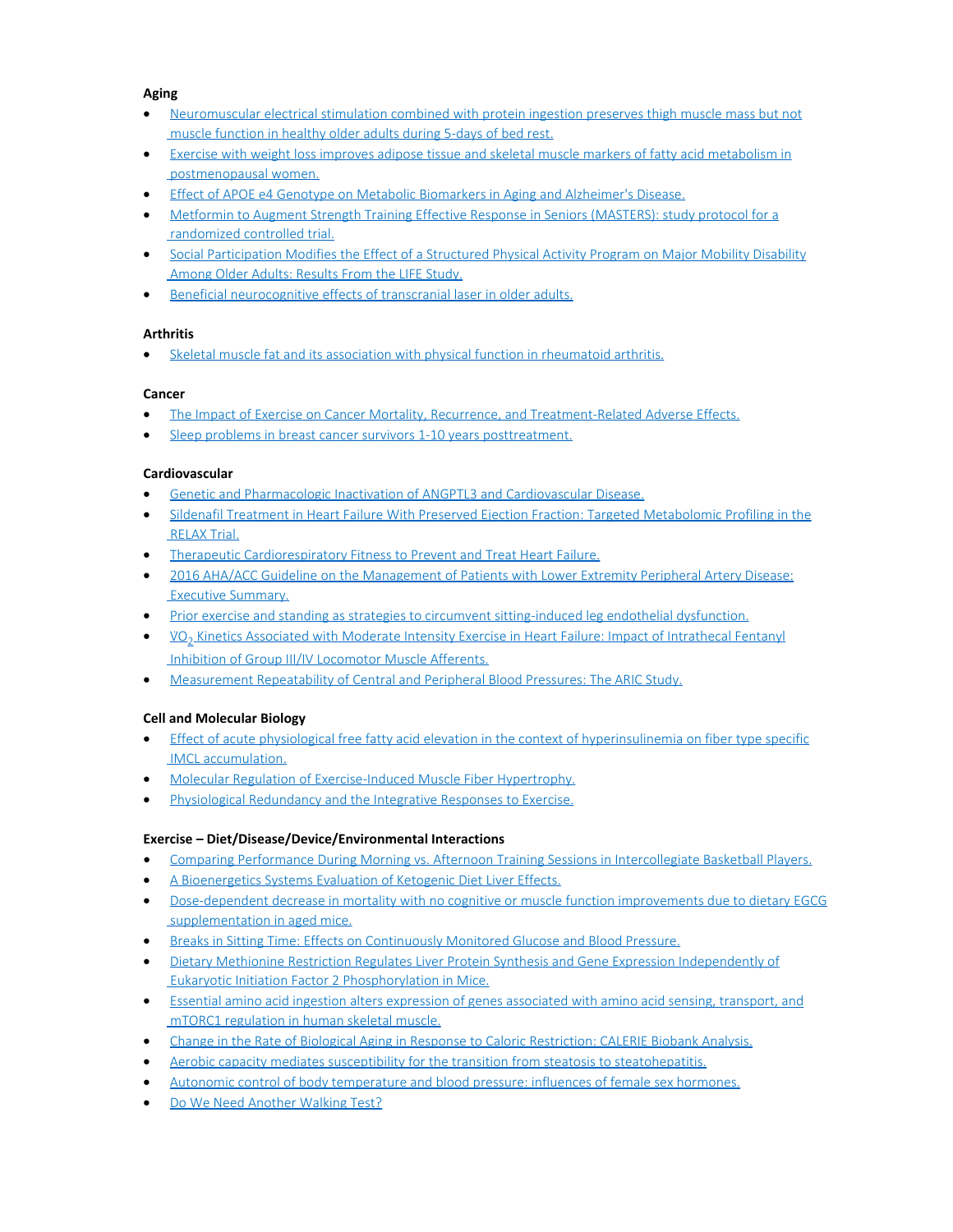### **Metabolic**

- · [Metabolic Flexibility in Health and Disease.](https://www.ncbi.nlm.nih.gov/pubmed/28467922)
- [The relationship between insulin resistance and endothelial dysfunction in obese adolescents.](https://www.ncbi.nlm.nih.gov/pubmed/28525354)
- [Enhanced Coupling within Gonadotropic and Adrenocorticotropic Axes by Moderate Exercise in Healthy Men.](https://www.ncbi.nlm.nih.gov/pubmed/28453740)

### **Neuroscience and Stroke**

- [Effect of a long-term intensive lifestyle intervention on prevalence of cognitive impairment.](https://www.ncbi.nlm.nih.gov/pubmed/28446656)
- [Strength Training for Skeletal Muscle Endurance after Stroke.](https://www.ncbi.nlm.nih.gov/pubmed/27865696)
- · [Resistive Training and Molecular Regulators of Vascular-Metabolic Risk in Chronic Stroke.](https://www.ncbi.nlm.nih.gov/pubmed/27955950)
- · [Transcranial Direct Current Stimulation and Sports Performance.](https://www.ncbi.nlm.nih.gov/pubmed/28539880)
- · [EEG Microstate Correlates of Fluid Intelligence and Response to Cognitive Training.](https://www.ncbi.nlm.nih.gov/pubmed/28493012)
- · [Effects of transcranial magnetic stimulation on oxidative stress in experimental autoimmune encephalomyelitis.](https://www.ncbi.nlm.nih.gov/pubmed/28463090)
- · [POWER training in chronic stroke individuals: differences between responders and nonresponders.](https://www.ncbi.nlm.nih.gov/pubmed/28482762)
- · [A randomized trial of aerobic exercise on cognitive control in major depression.](https://www.ncbi.nlm.nih.gov/pubmed/28402866)
- [Psychosocial relationship status and quality as predictors of exercise intervention adherence and substance use](https://www.ncbi.nlm.nih.gov/pubmed/28525788)  [outcomes: Results from the STRIDE \(CTN-0037\) study.](https://www.ncbi.nlm.nih.gov/pubmed/28525788)

# **Pediatric**

- [Associations of neighborhood social environment attributes and physical activity among 9-11 year old children](https://www.ncbi.nlm.nih.gov/pubmed/28544991)  [from 12 countries.](https://www.ncbi.nlm.nih.gov/pubmed/28544991)
- · [Joint association of birth weight and physical activity/sedentary behavior with obesity in children ages 9-11](https://www.ncbi.nlm.nih.gov/pubmed/28544795)  [years from 12 countries.](https://www.ncbi.nlm.nih.gov/pubmed/28544795)
- · [Socioeconomic status and dietary patterns in children from around the world: different associations by levels of](https://www.ncbi.nlm.nih.gov/pubmed/28511721)  [country human development?](https://www.ncbi.nlm.nih.gov/pubmed/28511721)
- · [Prevalence and factors associated with body mass index in children aged 9-11 years.](https://www.ncbi.nlm.nih.gov/pubmed/28506666)

# **Respiratory**

[Data collection, handling and fitting strategies to optimize accuracy and precision of oxygen uptake kinetics](https://www.ncbi.nlm.nih.gov/pubmed/28450551)  [estimation from breath-by-breath measurements.](https://www.ncbi.nlm.nih.gov/pubmed/28450551)

# **Additional New Findings**

- · [Psychometric evaluation of the short version of the Personal Diabetes Questionnaire to assess dietary behaviors](http://www.ncbi.nlm.nih.gov/pubmed/28456108)  [and exercise in patients with type 2 diabetes.](http://www.ncbi.nlm.nih.gov/pubmed/28456108)
- · [Adaptations in corticospinal excitability and inhibition are not spatially confined to the agonist muscle following](http://www.ncbi.nlm.nih.gov/pubmed/28455814) strength training.
- · [Effect of cardiorespiratory and strength exercises on disease activity in patients with inflammatory rheumatic](http://www.ncbi.nlm.nih.gov/pubmed/28455366)  [diseases: a systematic review and meta-analysis.](http://www.ncbi.nlm.nih.gov/pubmed/28455366)
- · [Blood flow after contraction and cuff occlusion is reduced in subjects with muscle soreness after eccentric](http://www.ncbi.nlm.nih.gov/pubmed/28453899)  [exercise.](http://www.ncbi.nlm.nih.gov/pubmed/28453899)
- · [Effect of an Acute Exercise Bout on Immediate Post-Exercise Irisin Concentration in Adults: A Meta-Analysis.](http://www.ncbi.nlm.nih.gov/pubmed/28453881)
- · [Combined aerobic and resistance training decreases inflammation markers in healthy men.](http://www.ncbi.nlm.nih.gov/pubmed/28453868)
- · [Self-Management and Yoga for Older Adults with Chronic Stroke: A Mixed-Methods Study of Physical Fitness](http://www.ncbi.nlm.nih.gov/pubmed/28452644)  [and Physical Activity.](http://www.ncbi.nlm.nih.gov/pubmed/28452644)
- · [Habitual physical activity protects against lipopolysaccharide-induced inflammation in mouse adipose tissue.](http://www.ncbi.nlm.nih.gov/pubmed/28452590)
- · [Short-term changes of serum potassium concentration induced by physical exercise in patient with arterial](http://www.ncbi.nlm.nih.gov/pubmed/28456777)  [hypertension treated with angiotensin-converting enzyme inhibitor alone or in combination with statin.](http://www.ncbi.nlm.nih.gov/pubmed/28456777)
- · [Effect of sprint cycling and stretch-shortening cycle exercises on the neuromuscular, immune and stress](http://www.ncbi.nlm.nih.gov/pubmed/28456776)  [indicators in young men.](http://www.ncbi.nlm.nih.gov/pubmed/28456776)
- · [Resistance exercise attenuates skeletal muscle oxidative stress, systemic pro-inflammatory state, and cachexia](http://www.ncbi.nlm.nih.gov/pubmed/28475846)  [in Walker-256 tumor-bearing rats.](http://www.ncbi.nlm.nih.gov/pubmed/28475846)
- · [Effects of the Inertia Barbell Training on Lumbar Muscle T2 relaxation time.](http://www.ncbi.nlm.nih.gov/pubmed/28475549)
- ·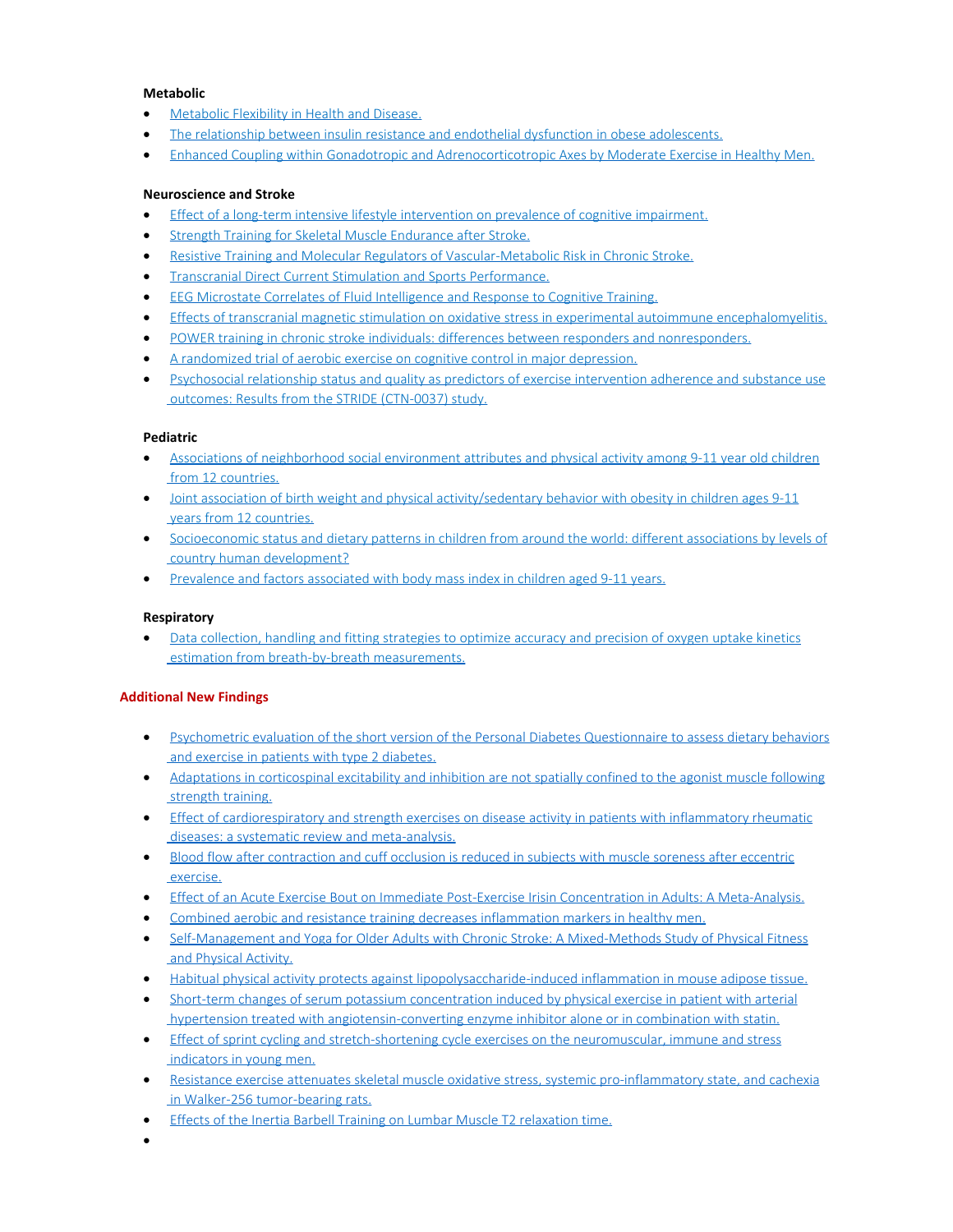[Understanding barriers and facilitators to healthy eating and physical activity from patients either before and](http://www.ncbi.nlm.nih.gov/pubmed/28475433)  [after knee arthroplasty.](http://www.ncbi.nlm.nih.gov/pubmed/28475433)

- · [Circuit strength training improves muscle strength, functional performance and anthropometric indicators in](http://www.ncbi.nlm.nih.gov/pubmed/28474873)  [sedentary elderly women.](http://www.ncbi.nlm.nih.gov/pubmed/28474873)
- · [Acute Exercise Improves Motor Memory Consolidation in Preadolescent Children.](http://www.ncbi.nlm.nih.gov/pubmed/28473761)
- · [Predictive Validity of a Fitness Fatness Index in Predicting Cardiovascular Disease and All-Cause Mortality.](http://www.ncbi.nlm.nih.gov/pubmed/28473044)
- · [The Combined Association of Skeletal Muscle Strength and Physical Activity on Mortality in Older Women: The](http://www.ncbi.nlm.nih.gov/pubmed/28473035)  [HUNT2 Study.](http://www.ncbi.nlm.nih.gov/pubmed/28473035)
- · [How much myocardium mass may be injured during endurance physical exercise?](http://www.ncbi.nlm.nih.gov/pubmed/28472726)
- [The effect of exercise interventions on inflammatory biomarkers in healthy, physically inactive subjects: a](http://www.ncbi.nlm.nih.gov/pubmed/28472518)  [systematic review.](http://www.ncbi.nlm.nih.gov/pubmed/28472518)
- · [High-intensity interval training using whole-body exercises: training recommendations and methodological](http://www.ncbi.nlm.nih.gov/pubmed/28471050)  [overview.](http://www.ncbi.nlm.nih.gov/pubmed/28471050)
- · [High-intensity interval training in facioscapulohumeral muscular dystrophy type 1: a randomized clinical trial.](http://www.ncbi.nlm.nih.gov/pubmed/28470591)
- [Effects of hydrogen rich water on prolonged intermittent exercise.](http://www.ncbi.nlm.nih.gov/pubmed/28474871)
- · [Removal of a high-fat diet, but not voluntary exercise, reverses obesity and diabetic-like symptoms in male](http://www.ncbi.nlm.nih.gov/pubmed/28500829)  [C57BL/6J mice.](http://www.ncbi.nlm.nih.gov/pubmed/28500829)
- · [Mind-muscle connection training principle: influence of muscle strength and training experience during a](http://www.ncbi.nlm.nih.gov/pubmed/28500415)  [pushing movement.](http://www.ncbi.nlm.nih.gov/pubmed/28500415)
- · [Childhood and teenage physical activity and breast cancer risk.](http://www.ncbi.nlm.nih.gov/pubmed/28500399)
- [Bed rest and resistive vibration exercise unveil novel links between skeletal muscle mitochondrial function and](http://www.ncbi.nlm.nih.gov/pubmed/28500394)  [insulin resistance.](http://www.ncbi.nlm.nih.gov/pubmed/28500394)
- · [Cardiorespiratory Fitness and All-Cause Mortality in Men With Emotional Distress.](http://www.ncbi.nlm.nih.gov/pubmed/28499513)
- [Exercise and environment: New qualitative work to link popular practice and public health.](http://www.ncbi.nlm.nih.gov/pubmed/28499470)
- · [Changes in light-, moderate-, and vigorous-intensity physical activity and changes in depressive symptoms in](http://www.ncbi.nlm.nih.gov/pubmed/28497387)  [breast cancer survivors: a prospective observational study.](http://www.ncbi.nlm.nih.gov/pubmed/28497387)
- · [Serum BDNF and IL-6 response to high-volume mechanically demanding exercise.](http://www.ncbi.nlm.nih.gov/pubmed/28500647)
- · [Bilateral brachial rhabdomyolysis caused by push-up exercise.](http://www.ncbi.nlm.nih.gov/pubmed/28500110)
- [A single-bout of Endurance Exercise Modulates EEG Microstates Temporal Features.](http://www.ncbi.nlm.nih.gov/pubmed/28528447)
- · [Impact of Exercise on the Relationship Between CAC Scores](http://www.ncbi.nlm.nih.gov/pubmed/28528154) and All-Cause Mortality.
- · ["We are all there for the same purpose": Support for an integrated community exercise program for older](http://www.ncbi.nlm.nih.gov/pubmed/28527832)  [adults with HF and COPD.](http://www.ncbi.nlm.nih.gov/pubmed/28527832)
- · [Hand strengthening exercises in chronic stroke patients: Dose-response evaluation using electromyography.](http://www.ncbi.nlm.nih.gov/pubmed/28527751)
- · [Moderate Physical Activity is Associated with Cerebral Glucose Metabolism in Adults at Risk for Alzheimer's](http://www.ncbi.nlm.nih.gov/pubmed/28527205)  [Disease.](http://www.ncbi.nlm.nih.gov/pubmed/28527205)
- · [A simple laboratory exercise with rat isolated esophagus and stomach fundus to reveal functional differences](http://www.ncbi.nlm.nih.gov/pubmed/28526693)  [between striated and smooth muscle cells.](http://www.ncbi.nlm.nih.gov/pubmed/28526693)
- · [Physical activity alters limb bone structure but not entheseal morphology.](http://www.ncbi.nlm.nih.gov/pubmed/28526286)
- [Maternal and early life nutrition and physical activity: setting the research and intervention agenda for](http://www.ncbi.nlm.nih.gov/pubmed/28524803)  [addressing the double burden of malnutrition in South African children.](http://www.ncbi.nlm.nih.gov/pubmed/28524803)
- · [A Sport Education Fitness Season's Impact on Students' Fitness Levels, Knowledge, and In-Class Physical Activity.](http://www.ncbi.nlm.nih.gov/pubmed/28524725)
- [Reallocating sedentary time to moderate-to-vigorous physical activity but not to light-intensity physical activity](http://www.ncbi.nlm.nih.gov/pubmed/28524399) is effective to reduce adiposity among youths: a systematic review and meta-analysis.
- · [Exercise Is Medicine: Proof . . . and Possibilities?](http://www.ncbi.nlm.nih.gov/pubmed/28528159)
- [Benefits of a regular vs irregular rhythm-based training programme on physical fitness and motor skills in obese](http://www.ncbi.nlm.nih.gov/pubmed/28528435)  [girls.](http://www.ncbi.nlm.nih.gov/pubmed/28528435)
- · [Are children participating in a quasi-experimental education outside the classroom intervention more physically](http://www.ncbi.nlm.nih.gov/pubmed/28549469)  [active?](http://www.ncbi.nlm.nih.gov/pubmed/28549469)
- · [High-Protein Foods and Physical Activity Protect Against Age-Related Muscle Loss and Functional Decline.](http://www.ncbi.nlm.nih.gov/pubmed/28549098)
- · [A long-term self-managed handwriting intervention for people with Parkinson's disease: results from the control](http://www.ncbi.nlm.nih.gov/pubmed/28547999)  [group of a phase II randomized controlled trial.](http://www.ncbi.nlm.nih.gov/pubmed/28547999)
- [Exercise with weight loss improves adipose tissue and skeletal muscle markers of fatty acid metabolism in](http://www.ncbi.nlm.nih.gov/pubmed/28547918)